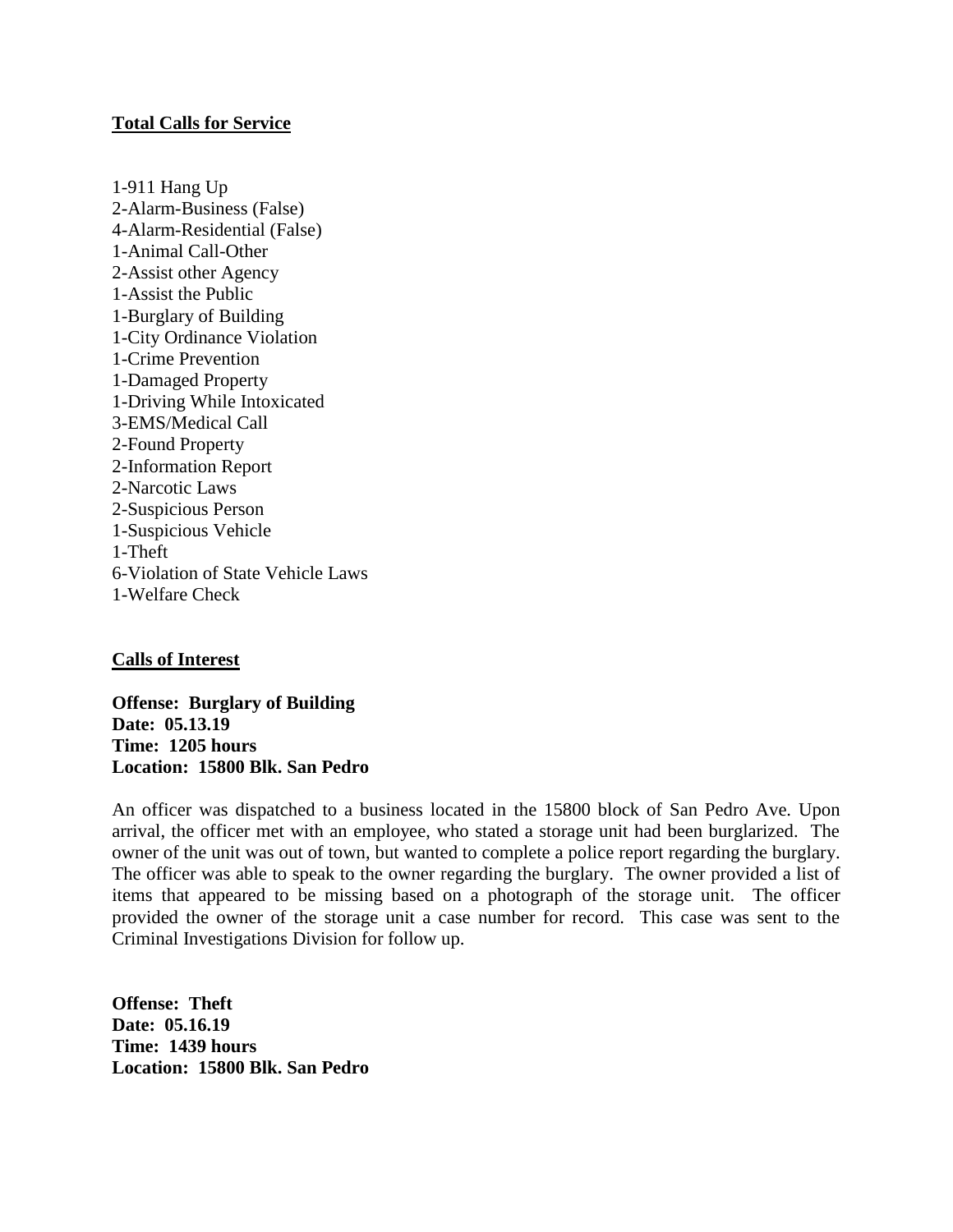An officer was dispatched to a local business located in the 13800 block of San Pedro Ave. Upon arrival, the officer contacted the manger, who stated three suspects had entered into the store, walked around, and eventually stopped at the laptop sales area. At this point, one suspect cut the security cable from the laptops. Once this was done, the suspects took three laptops computers without the consent of the store management. The store manager was able to provide surveillance footage of two of the suspects, as well as the suspect vehicle. This case was sent to the Criminal Investigations Division for follow up.

**Offense: Narcotic Laws Date: 05.16.19 Time: 1931 hours Location: 500 Blk. W. Bitters Rd.**

A vehicle was stopped for speeding the 500 block of West Bitters Road. Upon the officer's contact with the driver, a strong odor of marijuana was detected emitting from the vehicle. The officer had the driver exit the vehicle and questioned the odor of marijuana. At this point, the driver admitted to smoking marijuana in the vehicle, but stated there was no marijuana in the vehicle. The officer searched the vehicle and located a large clear baggie with what appeared to be marijuana in the glove compartment. Also inside the car were several items of narcotic paraphernalia. These items were seized and the driver was placed under arrest. The vehicle was impounded and the driver was transported to the Bexar County Jail and booked on the narcotics law violation.

**Offense: Driving While Intoxicated Date: 05.19.19 Time: 0318 hours Location: 100 Blk. Tower Drive** 

An officer was conducting a residence patrol when a truck was observed crashed into a concrete irrigation wall in the 100 block of Tower Drive. The passenger of the vehicle exited and approached the officer. This passenger told the officer that the driver was intoxicated and had passed out prior to the crash. The passenger attempted waking the driver up, but was unable to do so. The officer called for a cover unit. Once on scene, the officers' contacted the driver, who was still passed out. The officers' were eventually able to wake the driver up. The driver was asked to exit the vehicle, which they did, but were very unsteady on their feet. The driver admitted to consuming alcoholic beverages that evening. The driver was brought to the hood of a patrol unit while EMS was called to check on the well-being of the driver. Once EMS cleared, the driver began to vomit on the patrol unit. The driver was intoxicated to a point that standardized field sobriety test were not possible without placing the driver in danger of injuring themselves. At this point, the driver was placed under arrest for Driving While Intoxicated. The driver was transported to the Bexar County Jail where the driver consented to a blood draw. Upon completion, the driver was booked on the DWI charge.